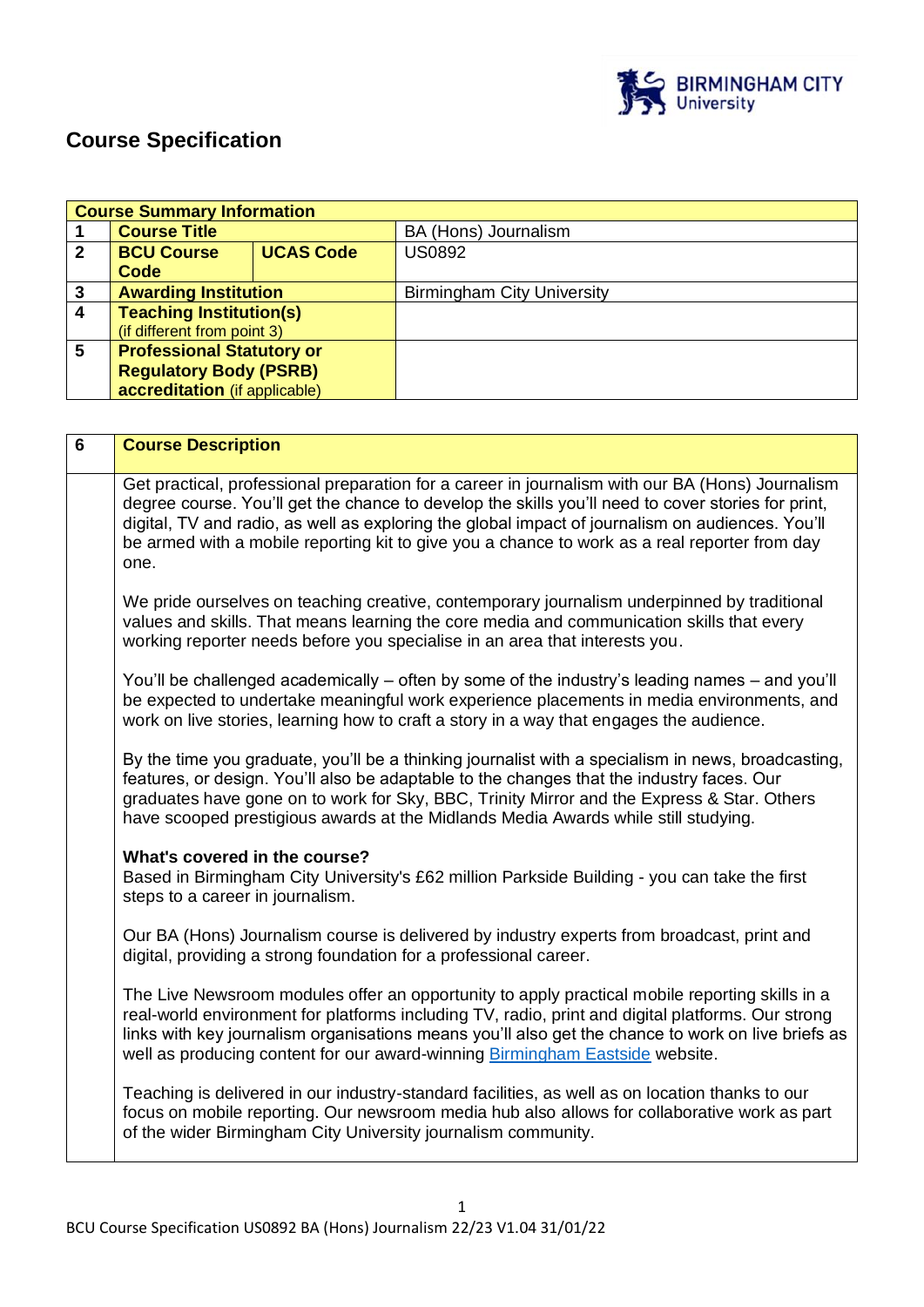

By tackling real stories, you will quickly develop a sense of the impact reporting can have. Through our Global and Community Impact modules there will be a chance to undertake placements as well as embed yourself within communities to tackle key issues in real depth. The focus on innovation and entrepreneurship will also encourage students to think critically about the journalism landscape, creating products and real brands to identify new opportunities.

|    | <b>Course Awards</b>                       |              |                                  |
|----|--------------------------------------------|--------------|----------------------------------|
| 7a | <b>Name of Final Award</b>                 | <b>Level</b> | <b>Credits</b><br><b>Awarded</b> |
|    |                                            |              |                                  |
|    | Bachelor of Arts with Honours Journalism   |              | 360                              |
| 7b | <b>Exit Awards and Credits Awarded</b>     |              |                                  |
|    | Certificate of Higher Education Journalism | 4            | 120                              |
|    | Diploma of Higher Education Journalism     | 5            | 240                              |
|    | Bachelor of Arts Journalism                | 6            | 300                              |

| <b>Derogation from the University Regulations</b> |
|---------------------------------------------------|
| N/A                                               |

| <b>Delivery Patterns</b><br>9                                                                 |                    |         |               |
|-----------------------------------------------------------------------------------------------|--------------------|---------|---------------|
| <b>Mode(s) of Study</b><br><b>Location(s) of Study</b><br><b>Duration of Study</b><br>Code(s) |                    |         |               |
| Full Time                                                                                     | <b>City Centre</b> | 3 vears | <b>US0892</b> |
| Professional Placement   City Centre                                                          |                    | 4 vears | <b>US1334</b> |
| Year                                                                                          |                    |         |               |

| 10 | <b>Entry Requirements</b>                                                                                                                                                                                                  |
|----|----------------------------------------------------------------------------------------------------------------------------------------------------------------------------------------------------------------------------|
|    | The admission requirements for this course are stated on the course page of the BCU website at<br>https://www.bcu.ac.uk/, or may be found by searching for the course entry profile located on the<br><b>UCAS</b> website. |

| 11                      | <b>Course Learning Outcomes</b>                                                                                      |
|-------------------------|----------------------------------------------------------------------------------------------------------------------|
|                         | Knowledge and Understanding - graduates will develop:                                                                |
|                         |                                                                                                                      |
| 1                       | Define journalism media forms and genres, and the way in which they organise understandings,<br>meanings and affects |
| $\boldsymbol{2}$        | Apply a range of research approaches and methods                                                                     |
| $\mathbf{3}$            | Cite cultural, economic, political and regulatory contexts of the journalism industry                                |
| $\overline{\mathbf{4}}$ | Analyse your own creative processes and practice through engagement in a variety of                                  |
|                         | production practices                                                                                                 |
|                         | <b>Cognitive and Intellectual Skills</b>                                                                             |
|                         |                                                                                                                      |
| 5                       | Develop Independent Learning skills become a self-motivated, and resourceful individual                              |
|                         | capable of developing a personal programme of study                                                                  |
| $\bf 6$                 | Develop Analytical skills in order to draw sensible insights                                                         |
| $\overline{7}$          | Evaluate your own work in a reflexive manner, with reference to academic and/or professional                         |
|                         | issues, debates and conventions                                                                                      |
| 8                       | Employ appropriate methods and resources to explore research, drawing on a range of sources,                         |
|                         | and frameworks                                                                                                       |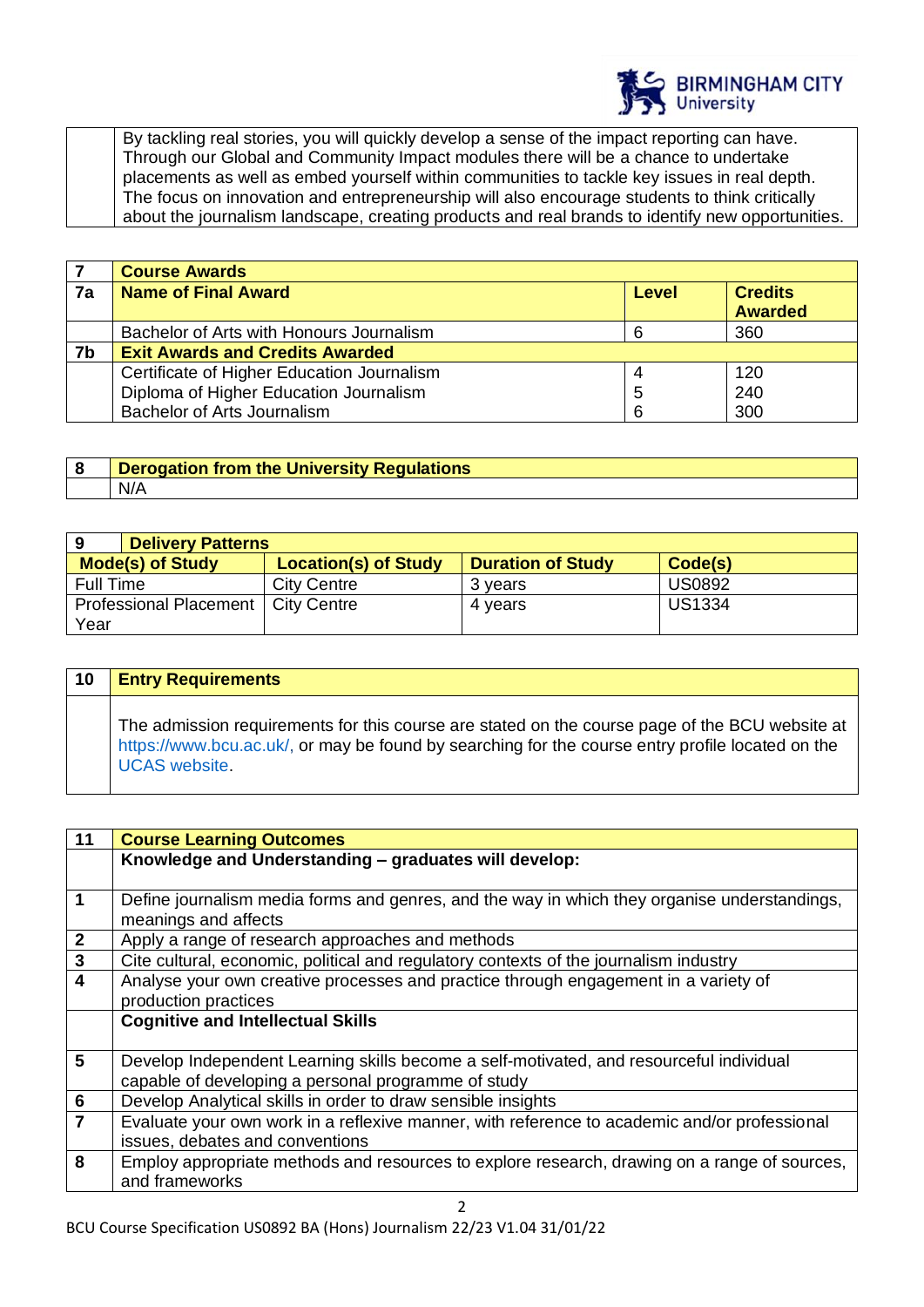

|    | <b>Practical and Professional Skills</b>                                                                                                                                                       |
|----|------------------------------------------------------------------------------------------------------------------------------------------------------------------------------------------------|
| 9  | Develop competency with appropriate equipment, software or other resources                                                                                                                     |
| 10 | Develop as a thinking creative journalist, aware of the structures and of how to operate within a<br>journalism industries workplace                                                           |
| 11 | Develop as a creative thinker and practitioner, capable of experimenting and taking risks, and<br>shaping concepts based on secure research strategies                                         |
| 12 | Produce work which demonstrates an understanding of journalism forms, structures and<br>audiences                                                                                              |
|    | <b>Key Transferable Skills</b>                                                                                                                                                                 |
| 13 | Perform productively and creatively in a group or team, as well as individually, showing abilities<br>at different times to listen, contribute and lead, as well as act effectively by oneself |
| 14 | Deliver work to a given length, format, brief and deadline, properly referencing sources and<br>ideas and making use, as appropriate of a problem-solving, and entrepreneurial approach        |
| 15 | Communicate effectively in interpersonal settings, in writing and in a variety of media                                                                                                        |
| 16 | Specify ideas and information in order to formulate arguments cogently, and express them<br>effectively                                                                                        |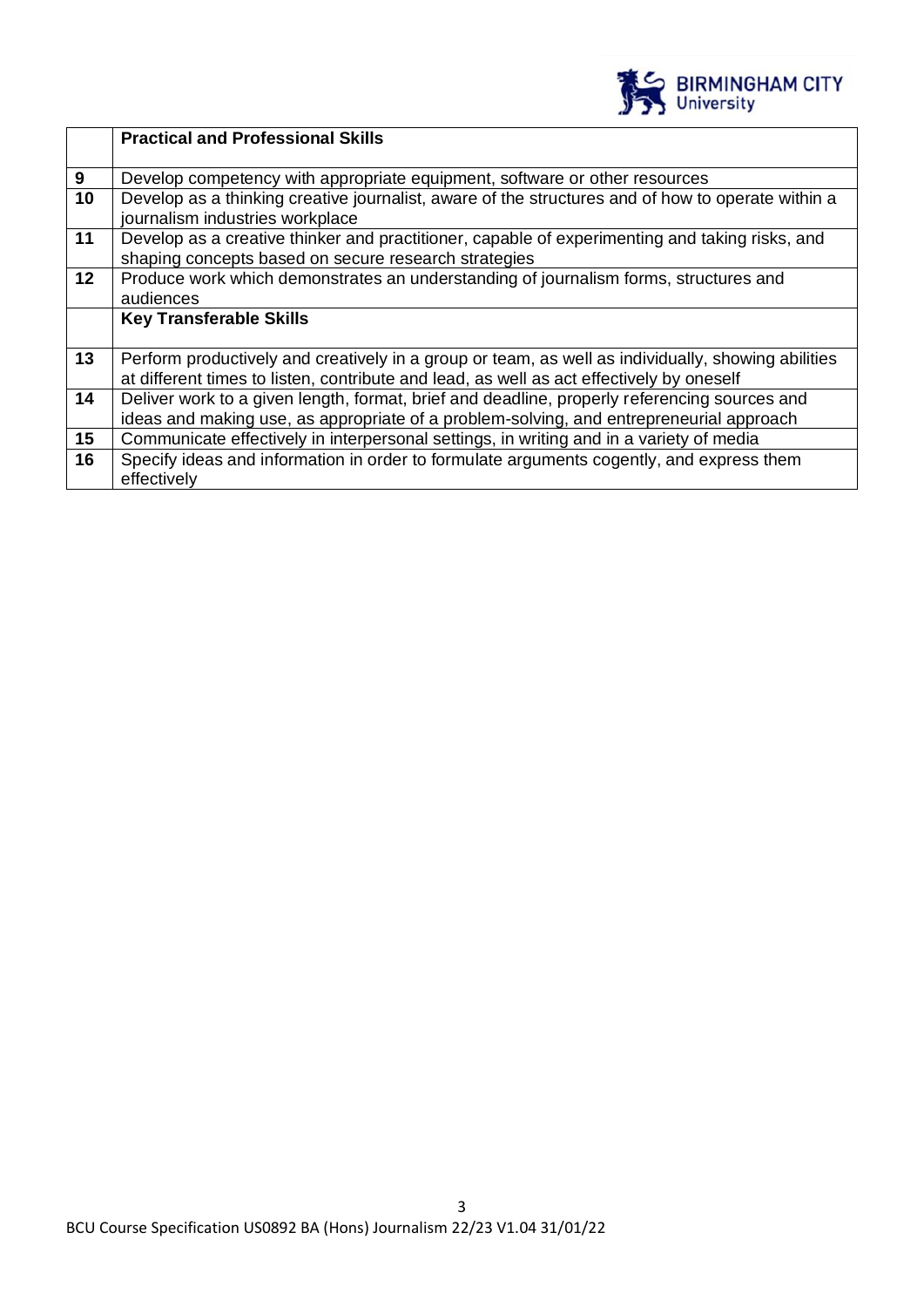

## **12 Course Requirements**

## **12a Level 4:**

*In order to complete this course a student must successfully complete all the following CORE modules (totalling 120 credits):*

| <b>Module Code</b> | <b>Module Name</b>                    | <b>Credit Value</b> |
|--------------------|---------------------------------------|---------------------|
| <b>MED4158</b>     | Live Newsroom 1                       | 40                  |
| <b>MED4163</b>     | Introduction to Journalism Landscapes | 20                  |
| <b>MED4162</b>     | Journalism Law and Ethics             | 20                  |
| <b>MED4164</b>     | Journalism in Society                 | 20                  |
| <b>MED4165</b>     | <b>Global and Community Impact 1</b>  | 20                  |

## **Level 5:**

*In order to complete this course a student must successfully complete all the following CORE modules (totalling 100 credits):*

| <b>Module Code</b> | <b>Module Name</b>                   | <b>Credit Value</b> |
|--------------------|--------------------------------------|---------------------|
| <b>MED5211</b>     | Live Newsroom 2                      | 40                  |
| <b>MED5209</b>     | <b>Disruptive Publishing</b>         | <b>20</b>           |
| <b>MED5210</b>     | <b>Journalism Futures</b>            | <b>20</b>           |
| <b>MED5208</b>     | <b>Global and Community Impact 2</b> | 20                  |

*In order to complete this course a student must successfully complete at least 20 credits from the following list of OPTIONAL modules.* 

| <b>Module Code</b> | <b>Module Name</b>                          | <b>Credit Value</b> |
|--------------------|---------------------------------------------|---------------------|
|                    |                                             |                     |
| <b>MED5169</b>     | <b>Fashion Photography</b>                  | 20                  |
| <b>MED5123</b>     | Photojournalism                             | 20                  |
| <b>MED5185</b>     | <b>Radio Documentary</b>                    | 20                  |
| <b>MED5178</b>     | <b>Music Industry Promotional Practices</b> | 20                  |
| <b>MED5202</b>     | <b>Creating Compelling Content</b>          | 20                  |
| <b>MED5217</b>     | <b>Digital Storytelling</b>                 | 20                  |
| ADM5006            | <b>Collaborative Practice</b>               | 20                  |

**Level 6:**

*In order to complete this course a student must successfully complete all the following CORE modules (totalling 120 credits):*

| <b>Module Code</b> | <b>Module Name</b>                         | <b>Credit Value</b> |
|--------------------|--------------------------------------------|---------------------|
| ADM6006            | <b>Major Project</b>                       | -60                 |
| <b>MED6206</b>     | Live Newsroom 3                            | 20                  |
| <b>MED6205</b>     | <b>Global and Community Impact 3</b>       | 20                  |
| <b>MED6208</b>     | Journalism Innovation and Entrepreneurship | 20                  |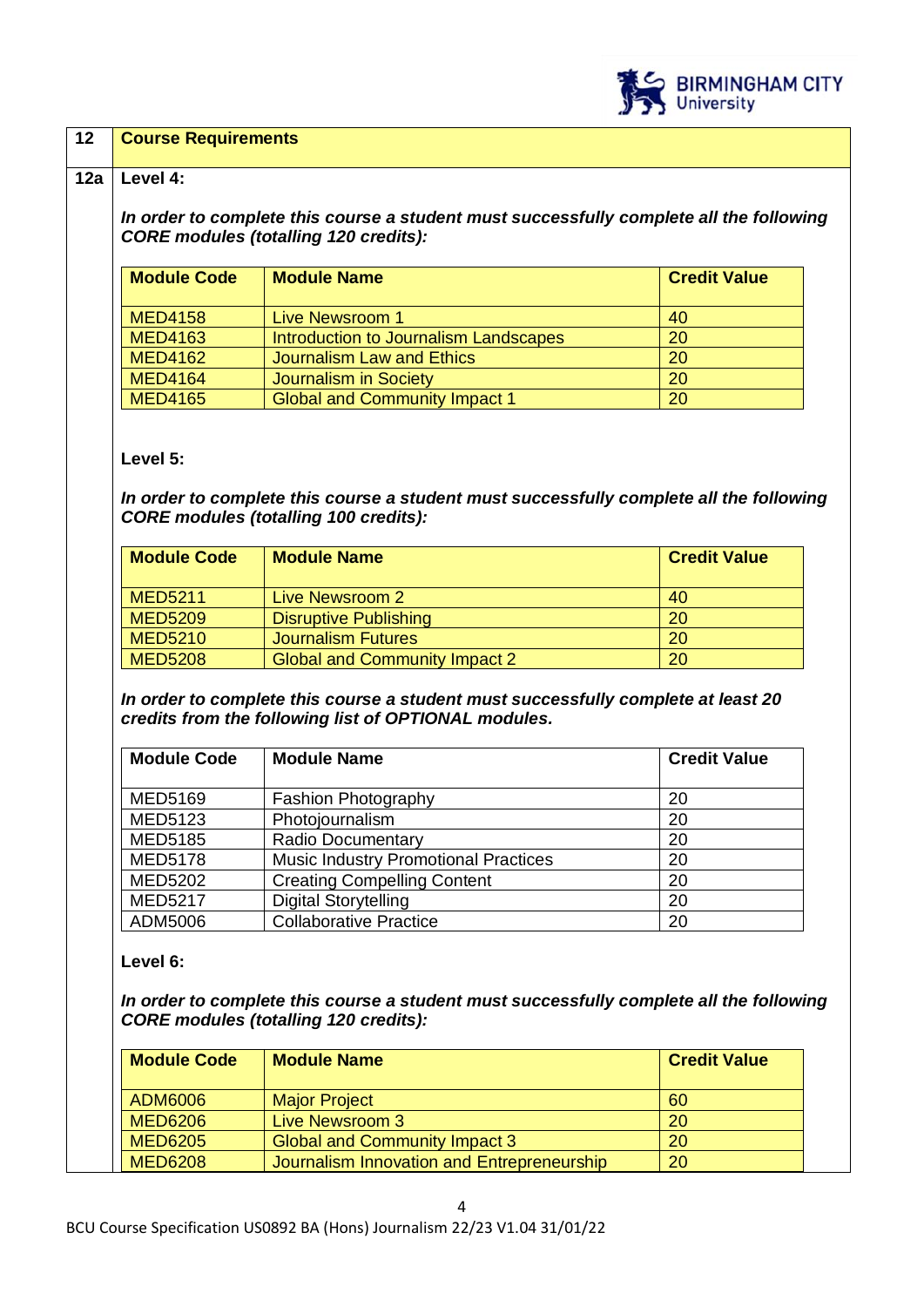

# **12b Structure Diagram**

*Please note list of optional modules is indicative only as modules will only run if selected by 15 or more students. Students' choice will not be guaranteed for optional modules but a fair and transparent process will be adopted and shared with students.*

|        | Semester 1                                      |                                               | Semester 2                         |                                               |
|--------|-------------------------------------------------|-----------------------------------------------|------------------------------------|-----------------------------------------------|
| Year 1 | Live Newsroom 1 (40)                            |                                               |                                    |                                               |
|        | Journalism Law & Ethics<br>(20)                 | Introduction to Journalism<br>Landscapes (20) | Journalism in Society<br>(20)      | <b>Global and Community</b><br>Impact $1(20)$ |
| Year 2 | Live Newsroom 2 (40)                            |                                               |                                    |                                               |
|        | Journalism Futures (20)                         | Disruptive Publishing (20)                    | Optional Module (20)               | <b>Global and Community</b><br>Impact $2(20)$ |
| Year 3 | Live Newsroom 3 (20)                            | Major Project (60)                            |                                    |                                               |
|        | Journalism Innovation and Entrepreneurship (20) |                                               | Global and Community Impact 3 (20) |                                               |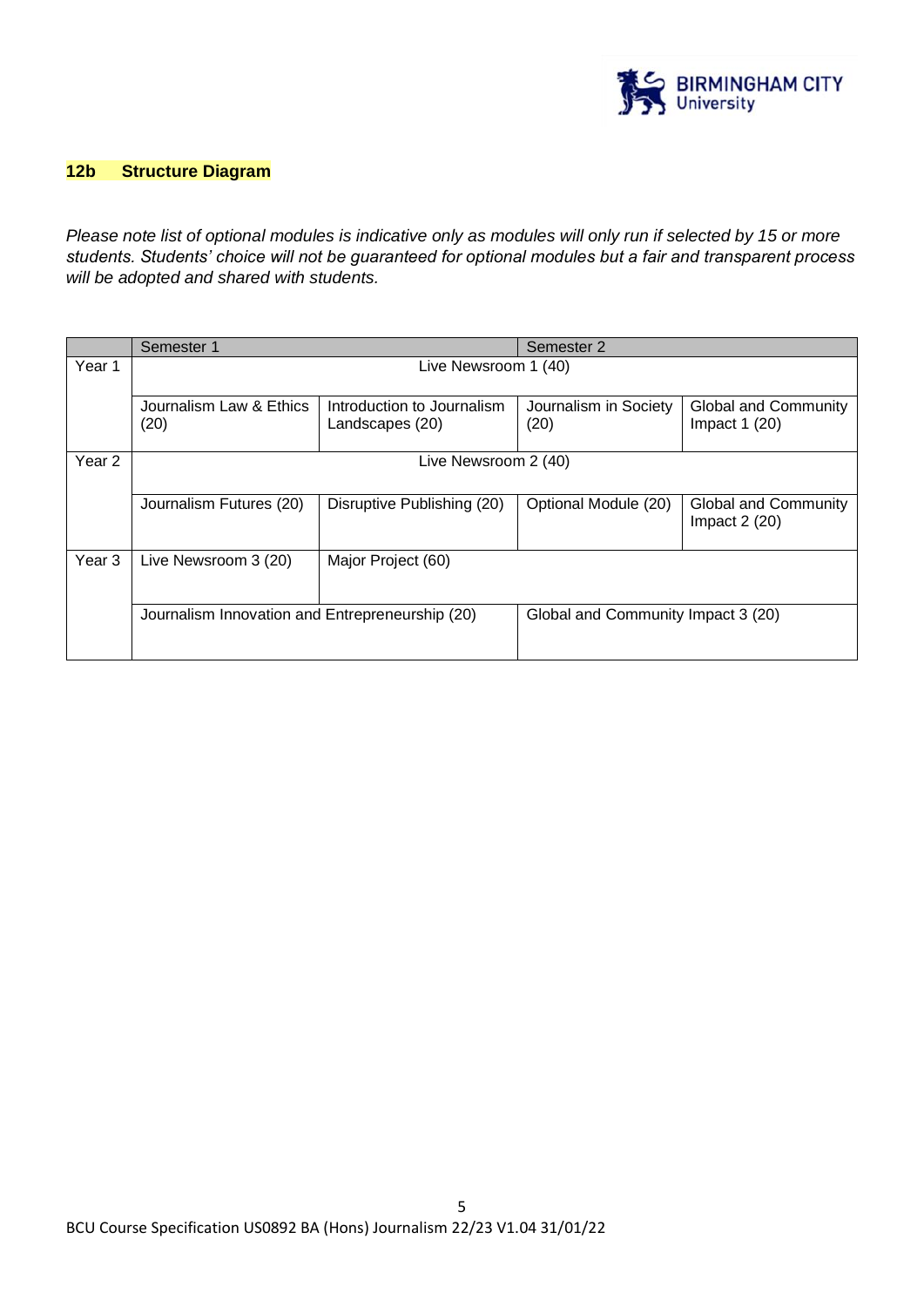

## **13 Overall Student Workload and Balance of Assessment**

Overall student *workload* consists of class contact hours, independent learning and assessment activity, with each credit taken equating to a total study time of around 10 hours. While actual contact hours may depend on the optional modules selected, the following information gives an indication of how much time students will need to allocate to different activities at each level of the course.

- *Scheduled Learning* includes lectures, practical classes and workshops, contact time specified in timetable
- *Directed Learning* includes placements, work-based learning, external visits, on-line activity, Graduate+, peer learning
- *Private Study* includes preparation for exams

The *balance of assessment* by mode of assessment (e.g. coursework, exam and in-person) depends to some extent on the optional modules chosen by students. The approximate percentage of the course assessed by coursework, exam and in-person is shown below.

### **Level 4**

### **Workload**

### **% time spent in timetabled teaching and learning activity**

| <b>Activity</b>          | <b>Number of Hours</b> |
|--------------------------|------------------------|
| Scheduled Learning       | 230                    |
| <b>Directed Learning</b> | 730                    |
| <b>Private Study</b>     | 240                    |
| <b>Total Hours</b>       | 1200                   |

## **Balance of Assessment**

| <b>Assessment Mode</b> | Percentage |
|------------------------|------------|
| Coursework             | 80%        |
| Exam                   |            |
| In-Person              | 20%        |

#### **Level 5**

#### **Workload**

#### **% time spent in timetabled teaching and learning activity**

| <b>Activity</b>           | <b>Number of Hours</b> |
|---------------------------|------------------------|
| <b>Scheduled Learning</b> | 220                    |
| Directed Learning         | 740                    |
| <b>Private Study</b>      | 240                    |
| <b>Total Hours</b>        | 1200                   |

## **Balance of Assessment**

| <b>Assessment Mode</b> | Percentage |
|------------------------|------------|
| Coursework             | 80%        |
| Exam                   |            |
| In-Person              | 20%        |